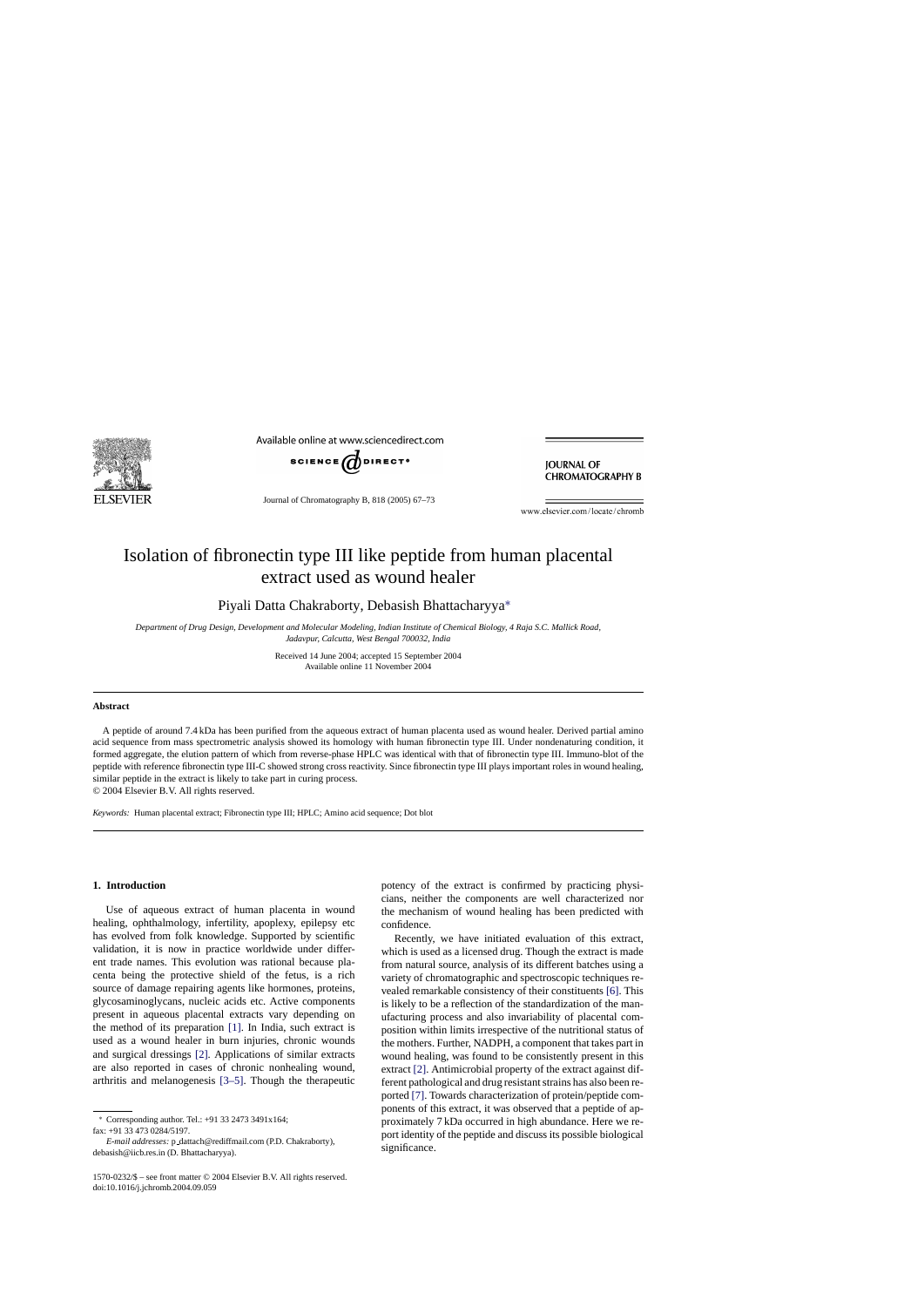# **2. Materials and methods**

#### *2.1. Reagents*

Human placental extract was supplied by the drug house M/s Albert David Ltd., Calcutta, India as sold under the trade name 'Placentrex'. Method of preparation of the extract holding manufacturers proprietary protocols has been described recently [\[2\]. T](#page-6-0)o ensure biological safety, each fresh placentae used for extraction was tested for HIV antibody and hepatitis B surface antigen. Further, sterilization of the product was done before and after filling in ampoules under conditions leaving sufficient margins to destroy most resistant spore-producing species like *Clostridium tetani*. Benzoylated dialysis membrane (cut off range 2 kDa), human fibronectin type III-C, peroxidase-conjugate goat anti mouse IgG, Tween-20, 3,3'-diaminobenzedine tetrahydrochloride, Freund's complete and incomplete adjuvants and dansyl chloride were from Sigma, USA. Centricon YM-10 (cut off range 10 kDa) filtration units were from Amicon (Bioseparations, Millipore). Tris-base, hydrogen peroxide and sodium phosphate were of analytical grade.

## *2.2. Purification of peptide*

Pooled placental extract in 20 ml volume as supplied, was dried in wide mouth glass beaker in vacuum desiccators over sodium hydroxide pellets at ambient temperature. The dried mass was reconstituted with  $200 \mu l$  of water after slowly stirring with a glass rod and collected. Recovery from the beaker was repeated twice using  $25 \mu$  of water and the pooled fraction was centrifuged in 1.5 ml eppendorff tubes at 10K rpm for 10 min in a bench top centrifuge. The yellowish liquid that was separated between the precipitate and the floating fat layer was carefully collected as far as possible. It was centrifuged again. The supernatant was diluted with water to 1 ml and filtered under centrifugal force (avg.  $2000 \times g$ ) by Centricon Nylon membrane (YM-10, cut off limit 10 kDa). The filtrate was dialyzed by benzoylated dialysis membrane against water with several changes to remove salts and very small size peptides, if any. Finally,  $100 \mu l$  aliquots of the dialyzed fractions were passed through 1ml 'spin column' of Sephadex G-15 equilibrated with water for removal of a yellowish tinge [\[8\]. A](#page-6-0) colorless solution was recovered. The dialysis membrane and the Centricon nylon filters were submerged in a 20-fold diluted placental extract overnight to avoid nonspecific binding of purified placental components.

# *2.3. Electrophoretic analysis*

SDS–polyacrylamide gel electrophoresis (20%) was done at pH 8.8 using mini gel apparatus of Genei (Bangalore, India). Crude placental extract and purified peptide  $(15 \mu g)$ each) were loaded in the gel along with aprotinin (6.5 kDa) serving as molecular weight marker. Electrograms were viewed after silver staining. SDS–PAGE was also done with dansylated derivatives of proteins and viewed under UV transilluminator. Nondenaturing PAGE were done at pH 8.8 and viewed after silver staining.

# *2.4. HPLC*

Crude extract and purified peptide were analyzed with a Protein Pak 60 size exclusion (SE)-HPLC column (Waters, fractionation range  $1-20$  kDa, size 7.8 mm  $\times$  30 cm). It was equilibrated and eluted isocratically in presence of 10 mM Na-phosphate, pH 7.5 containing 0.2 M NaCl at a flow rate of 1 ml/min and followed at 280 nm. The column was precalibrated with the following markers: bovine serum albumin (BSA, 66 kDa, for determination of void volume), myoglobin (17.9 kDa), lysozyme (14.2 kDa), cytochrome C (12.5 kDa) and aprotinin (6.5 kDa). A linear dependence of log (molecular mass) versus retention time was observed  $(R^2 = 0.988)$ where *R* is regression coefficient). Sample size was  $15 \mu$ l containing  $2 \mu$ g of protein.

The purified peptide  $(2 \mu g \text{ in } 5 \mu l)$  aqueous solution) was analyzed with  $C_{18} \mu$ -bondapak reverse phase (RP)-HPLC column (Waters,  $7.8 \text{ mm} \times 300 \text{ mm}$ ;  $125 \text{ Å}$ ,  $10 \mu \text{m}$ ). The column was equilibrated and eluted isocratically with 10 mM Na-phosphate, pH 7.5 at a flow rate of 1 ml/min and followed at 220 nm. Human fibronectin type III-C  $(2 \mu g)$ , dissolved in water, was applied under identical conditions.

## *2.5. Mass spectrometry*

The molecular mass of the peptide was determined after exhaustive dialysis against water and using a Q-Tof micro (Micromass) instrument. For partial sequence determination, the dialyzed peptide  $(100 \mu g)$  was lyophilized. Its disulphide links were reduced under denaturing conditions and all cysteine residues were carboxymethylated to prevent oxidation. In short, the peptide was reconstituted with  $25 \mu$ l of 8 M urea in 0.4 M ammonium bicarbonate containing  $5 \mu$  of aqueous solution of 45 mM dithiothreitol and was kept at 50 $\degree$ C for 15 min. This was followed by addition of  $5 \mu$  of aqueous solution of 100 mM iodoacetamide. Derivatization was done at  $25^{\circ}$ C for 2 h in the dark. Trypsin digestion of the sample was done by adding  $2 \mu g$  (in  $2 \mu l$ ) of the enzyme in 50 mM ammonium bicarbonate containing 50% dimethylformamide. The digestion was continued at  $37^{\circ}$ C overnight. Finally,  $10 \mu$ l of 2% acetonitrile and 0.1% formic acid were added into the sample to dissociate peptide aggregates, if any. Approximately 15% of the digest was loaded onto a 75  $\mu$ m  $\times$  10 cm POROS 10R2 capillary column by infusion from a  $10 \mu$ l syringe. A solvent gradient from 2 to 90% acetonitrile in 0.1% formic acid was programmed in 80 min with an approximate flow rate of  $200 \mu l/min$ . The eluted peaks were analyzed by LC–MS/MS. Data dependant MS/MS analysis was performed with 4-product ion scans following each full MS scan. The MS/MS data was analyzed with ThermoFinnigan Sequest BioWorks Browser, searching the data against the nr database from NCBI.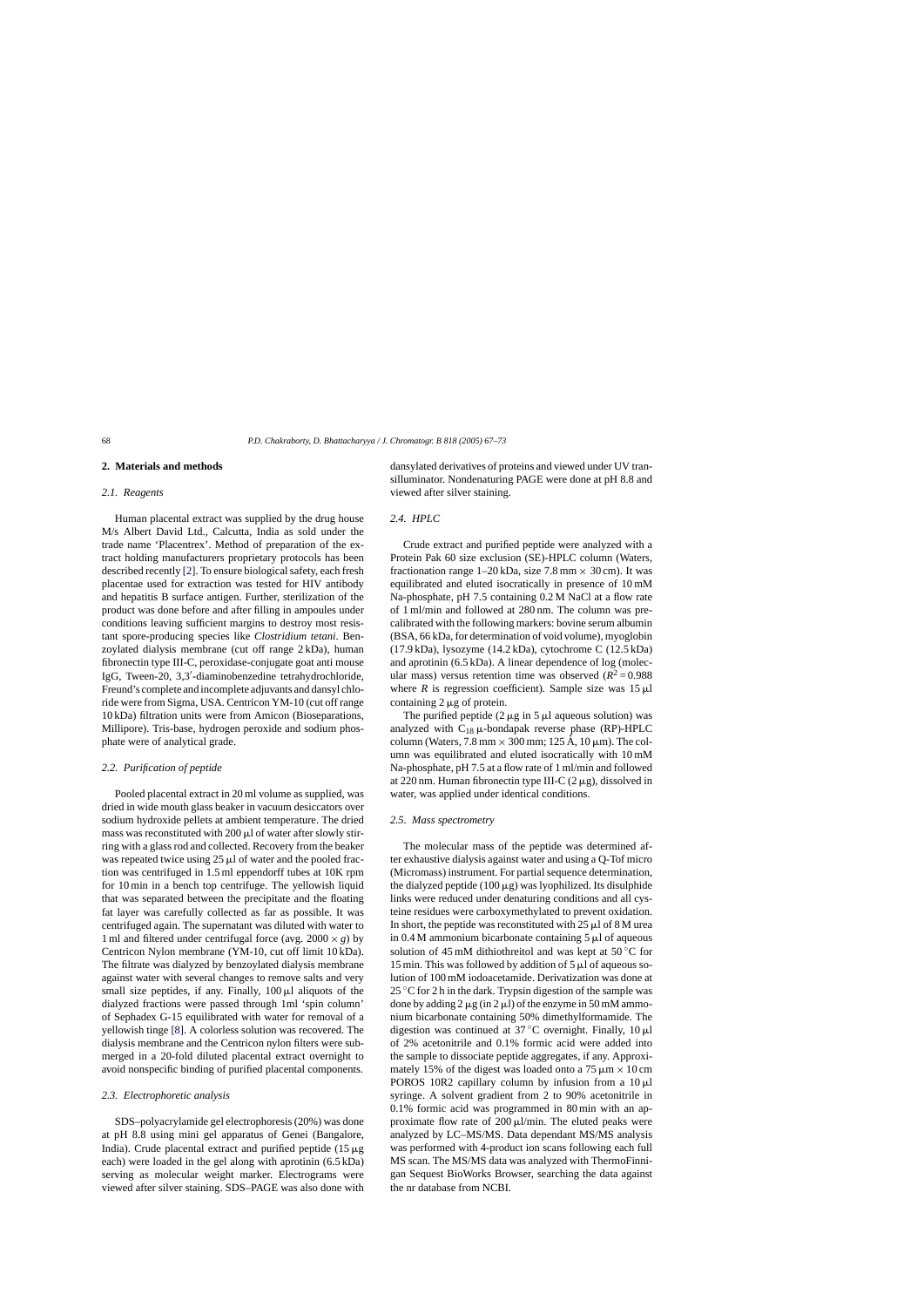# <span id="page-2-0"></span>*2.6. Dot blot*

The immunological cross reactivity between proteins/peptides were checked by dot-blot experiments performed at room temperature. In short, nitro-cellulose membrane were cut into strips and soaked in 25 mM Tris buffer saline (TBS), pH 7.6 and semidried by paper towels. Smallest possible volume  $(1-2 \mu I)$  of normal mouse sera (negative control), purified peptide (as positive control) and human fibronectin type III-C (as reference) were applied into the strip and allowed to dry for at most 30 min. The nonspecific sites of the nitrocellulose strips were then blocked by incubating in blocking buffer (100 mM TBS containing 1% Tween-20) for 1 h with constant shaking. Washed once with washing buffer (0.05% Tween-20 in TBS to help in reduction of nonspecific background), the membrane was dried thoroughly. Strips were then incubated for 1 h with mouse antisera of purified peptide diluted 1:100 in washing buffer with shaking. The blots were then washed thrice for 20 min each and incubated for 1 h with 1:1000 dilution of peroxidase-conjugate goat anti mouse IgG (Sigma) again with shaking. This was followed by washing twice by TBS containing Tween-20 for 5 min each. Finally the strips were washed with only 0.1% Tween-20. Enzymatic activity was revealed from color development of 3,3'-diaminobenzedine tetrahydrochloride (Sigma Immunochemicals, 15 mg in 30 ml of TBS containing 15  $\mu$ l of 30%  $H_2O_2$ ) placed dropwise over the spots [\[9\].](#page-6-0)

# *2.7. Other methods*

Protein estimation was done after modified method of Lowry with BSA as reference [\[10\].](#page-6-0) Crude placental extract or purified peptide in  $100 \mu$ l of 50 mM K-phosphate, pH 9.0, was incubated with  $5 \mu l$  of DNS-Cl (10 mg/ml in acetone) overnight at ambient temperature in the dark [\[11\]. T](#page-6-0)he product was dialyzed against water before SDS–PAGE.

Antibody against the purified peptide was raised in BALB/c mice by injecting subcutaneous  $25 \mu g$  in  $100 \mu l$ saline after emulsifying with equal volume of Freund's complete adjuvant. The process was repeated five times after every 15 days using Freund's incomplete adjuvant. Blood was drawn after 15 days from the last application of the antigen from tail vain of the animals and serum was collected [\[12\].](#page-6-0) The animals were sacrificed by cervical dislocation and destroyed in incinerator.

## *2.8. Instrumentation*

A transilluminator (model CHROMATO-VUE cabinet transilluminator TM-40, UVP Inc., San Gabriel, California, USA) was used for viewing dansylated peptides. Optical absorbance was measured with a digital UV–vis spectrophotometer (Digispec-200 GL, SICO, India). HPLC system used was of Shimadzu Corp. (Japan) and was equipped with two pumps (LC-10AT), a PDA detector (SPD-M10 Avp) and a controller (CBM-10A) to control mobile phases. The molecular mass of the peptide was determined using a Q-Tof micro (Micromass) instrument (housed at this institute) under positive ionization electrospray mode at a desolvation temperature of 200 °C. Argon as a collision gas at  $2 \text{ kg/cm}^2$  having a collision energy of 10 eV was applied. Micro channel plate detectors were used. LC-MS/MS was performed with a Thermo Finnigan LCQ mass spectrometer (housed at University of Massachussets Medical School) using positive mode.

# **3. Results**

#### *3.1. Purification of the peptide*

The supplied placental extract being low in protein content,  $(0.55 \pm 0.05 \text{ mg/ml}, n = 4)$ , its SDS–PAGE did not show any distinct band after silver staining. Concentrating the extract 25-fold followed by SDS–PAGE resulted in appearance of three to four bands between 50–100 kDa together with peptide/s of 6–7 kDa of relatively high abundance. Standardization of the purification procedure revealed that starting from a 100-fold concentrated sample from 20 ml extract using a wide mouth glass beaker resulted in best recovery of the peptide. Under the conditions applied, majority of the high molecular weight proteins were removed either from co-precipitated with the insoluble materials or remained adhered with the floating fat layer during centrifugation. Remaining proteins were separated during Amicon filtration. Recovery and yield of the peptide in purification steps are summarized in Table 1.

Since no biological assay has been attributed to the recovered peptide, there was some inherent inaccuracy in its estimation. Further disadvantage in its quantification was that gel staining dyes and protein estimation reagents are usually less sensitive towards peptides compared to proteins [\[13\]. I](#page-6-0)n addition, peptides of 6–7 kDa in the original extract existed almost completely as higher molecular weight mass as a result its abundance could not be predicted from SE-HPLC profile (described later, [Fig. 2\).](#page-3-0) The peptide in impure form was estimated from densitometric scanning of SDS–PAGE gels while the pure form by modified Lowery's method [\[10\]. I](#page-6-0)t's recovery was limited to 18–20% as it is suspected that a majority

Table 1

| Purification of fibronectin type III like 7 kDa peptide |  |
|---------------------------------------------------------|--|
|---------------------------------------------------------|--|

| Fraction                                        | Total protein/<br>peptide (mg) | 7 kDa<br>peptide<br>(mg) | Recovery (%)    |
|-------------------------------------------------|--------------------------------|--------------------------|-----------------|
| Supplied placental<br>extract $(20 \text{ ml})$ | 10.0                           | 6.0                      | 100             |
| 100-fold concentration<br>and centrifugation    | 2.0                            | 1.8                      | 30              |
| Centricon YM-10<br>filtration                   | 1.5                            | 1.5                      | 25              |
| Dialysis                                        | 1.2                            | 1.2                      | 20              |
| Spin column                                     | 1.2 <sup>a</sup>               | 1.2 <sup>a</sup>         | 20 <sup>a</sup> |

<sup>a</sup> Recovery in 'spin column' was nearly 100%.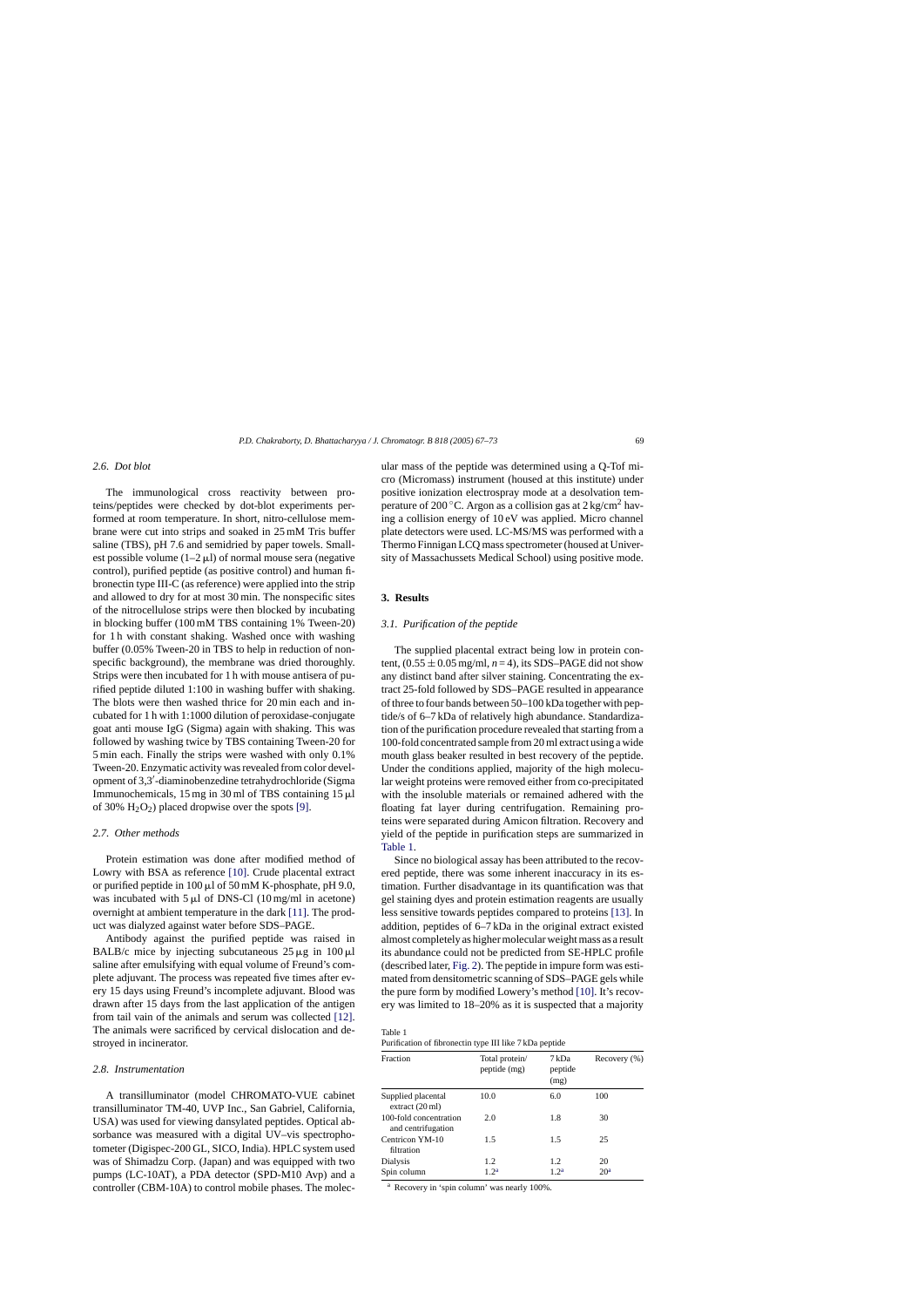<span id="page-3-0"></span>

Fig. 1. (A) 20% SDS–PAGE of: (a) crude placental extract, (b) aprotinin, and (c) purified peptide. (B) 20% SDS–PAGE of dansylated: (a) crude placental extract, and (b) purified peptide. (C) 20% PAGE of the purified peptide from two different batches.

of the peptide co-precipitate during concentrating the extract and/or remains associated with the lipid layer ([Table 1\).](#page-2-0)

## *3.2. Purity and molecular weight*

The 20% SDS–PAGE profiles of 25-fold concentrated placental extract, purified peptide along with aprotinin has been shown in Fig. 1A. The peptide appeared as homogeneous having comparable mass to that of aprotinin. To detect presence of other peptides that remained poorly detected after silver staining, dansylated crude extract and purified peptide  $(10 \mu g)$  each) were electrophoresed under identical conditions (Fig. 1B). No contamination in the peptide preparation could be detected. The freshly prepared peptide in 20% PAGE at pH 8.8, once again showed a single band (Fig. 1C). The occurrence of multiple peaks in SE-HPLC and RP-HPLC, as



Fig. 2. SE-HPLC profiles of: (A) crude extract, (B) purified peptide after 24 h of preparation where the elution position of aprotinin, 6.5 kDa has been marked by an arrow and  $(C)$  after storage for 7 days at  $4 °C$ . (Inset) upper panel, 20%, and lower panel, 7.5% PAGE profile of the stored sample.

described below, were apparently related to inherent tendency of peptides and small proteins towards aggregate formation.

#### *3.3. SE-HPLC*

SE-HPLC profiles under defined conditions for the crude extract and the purified peptide after storage for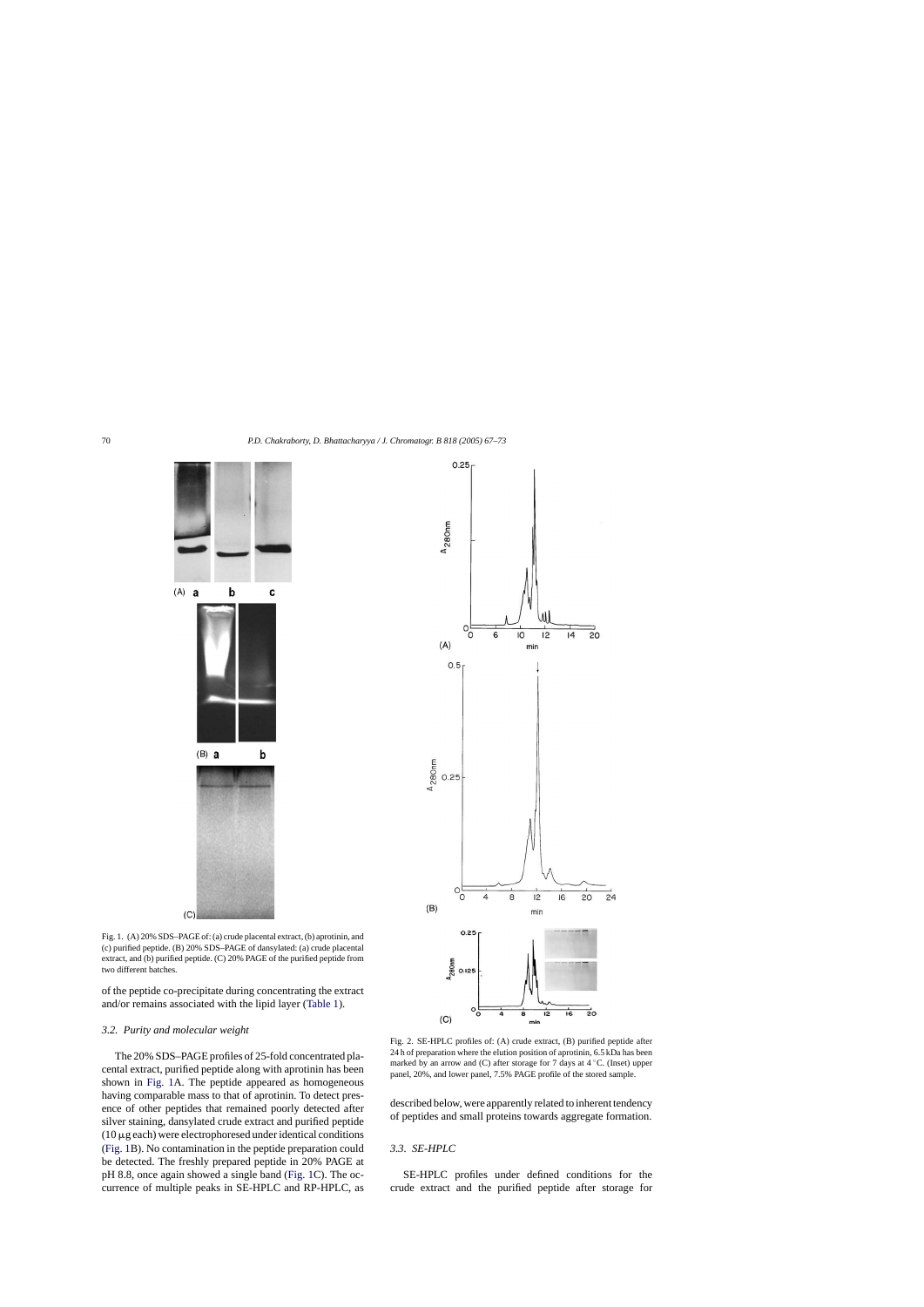Fibronection type III ACCESSION AAA 58483.1  $XCorr = 2.6$ , Sp = 920, Delta Cn = 1.0 (This peptide has a non-conventional tryptic cleavage)



Fig. 3. Mass spectrometric analysis of a tryptic fragment of the purified peptide showing derivation of partial amino acid sequence.

24 h at  $4^{\circ}$ C have been shown in [Fig. 2A](#page-3-0) and B respectively. The extract showed three major peaks of retention time  $R_t = 10.5 \pm 0.05$ ; 11.0  $\pm$  0.02; 11.2  $\pm$  0.02 min together with several minor peaks of  $R_1 = 7.2 \pm 0.07$ ,  $11.9 \pm 0.03$ ,  $12.0 \pm 0.02$ ,  $12.3 \pm 0.05$  min (*n* = 3). The purified peptide showed one major and one minor peak of  $R_t = 12.0 \pm 0.02$  and  $10.5 \pm 0.05$  min, respectively. Its major component closely corresponded to aprotinin ( $R_t = 12.0 \pm 0.05$ ). From these profiles it is evident that about 33% of the purified peptide formed dimer while in the original extract it existed almost exclusively as multimer.

## *3.4. Aggregation on storage*

The SE-HPLC profile of the purified peptide after storage for 7 days at 4 ◦C in water has been shown in [Fig. 2C](#page-3-0). The peak corresponding to 6.5–7 kDa disappeared completely and several multimers were formed. This pattern was comparable to the SE-HPLC profile of the crude extract. The PAGE profiles of the stored peptide ([Fig. 2C](#page-3-0), Insets) showed their resistance into entering the gel — an indication of their tendency to aggregate.

## *3.5. Mass spectrometric analysis*

The peptide showed the following MS data (FAB): *m*/*z*  $[(M+H)^+]$  of 7381 and 14,762 together with other fragmented products. This indicated that the peptide has molecular mass of around 7.4 kDa and the ability to form a strong noncovalent dimer. Higher multimers were not detected.

Partial sequence of one of its tryptic digest was found to be 'SPVQEFTVPGSK' (Fig. 3). BLAST search of the sequence corresponded to fibronectin type III (Accession No. AAA58483.1).

#### *3.6. Reversed phase (RP)-HPLC*

The elution profile of the purified peptide was compared with standard fibronectin type III in terms of retention time from a RP-HPLC column monitored at 220 nm under defined condition ([Fig. 4\).](#page-5-0) In either case, overlapping multiple peaks appeared between retention time  $(R_t) = 6 - 12$  min. The  $R_t$  of the major components of the two sets were very similar, e.g., for purified peptide  $6.97 \pm 0.05$ ,  $7.52 \pm 0.03$ and  $8.22 \pm 0.01$  min while that of fibronectin type III,  $6.90 \pm 0.05$ ,  $7.52 \pm 0.05$ ,  $8.30 \pm 0.05$  and  $9.56 \pm 0.01$  min respectively  $(n=3)$ . Relative abundance of the peaks were, however different. Occurrence of multiple peaks in RP-HPLC from pure peptides which are prone to aggregation is a general phenomenon.

# *3.7. Dot blots*

In the dot-blot experiments, strong immunological cross reactivity of anti-mouse sera, raised against purified peptide was observed with the purified peptide as positive control. No cross-reactivity was observed with normal mouse sera as negative control but significant reaction was observed with human fibronectin type III-C (Sigma)  $(n=3)$  ([Fig. 5\).](#page-5-0) This further indicated fibronectin type III like character of the pep-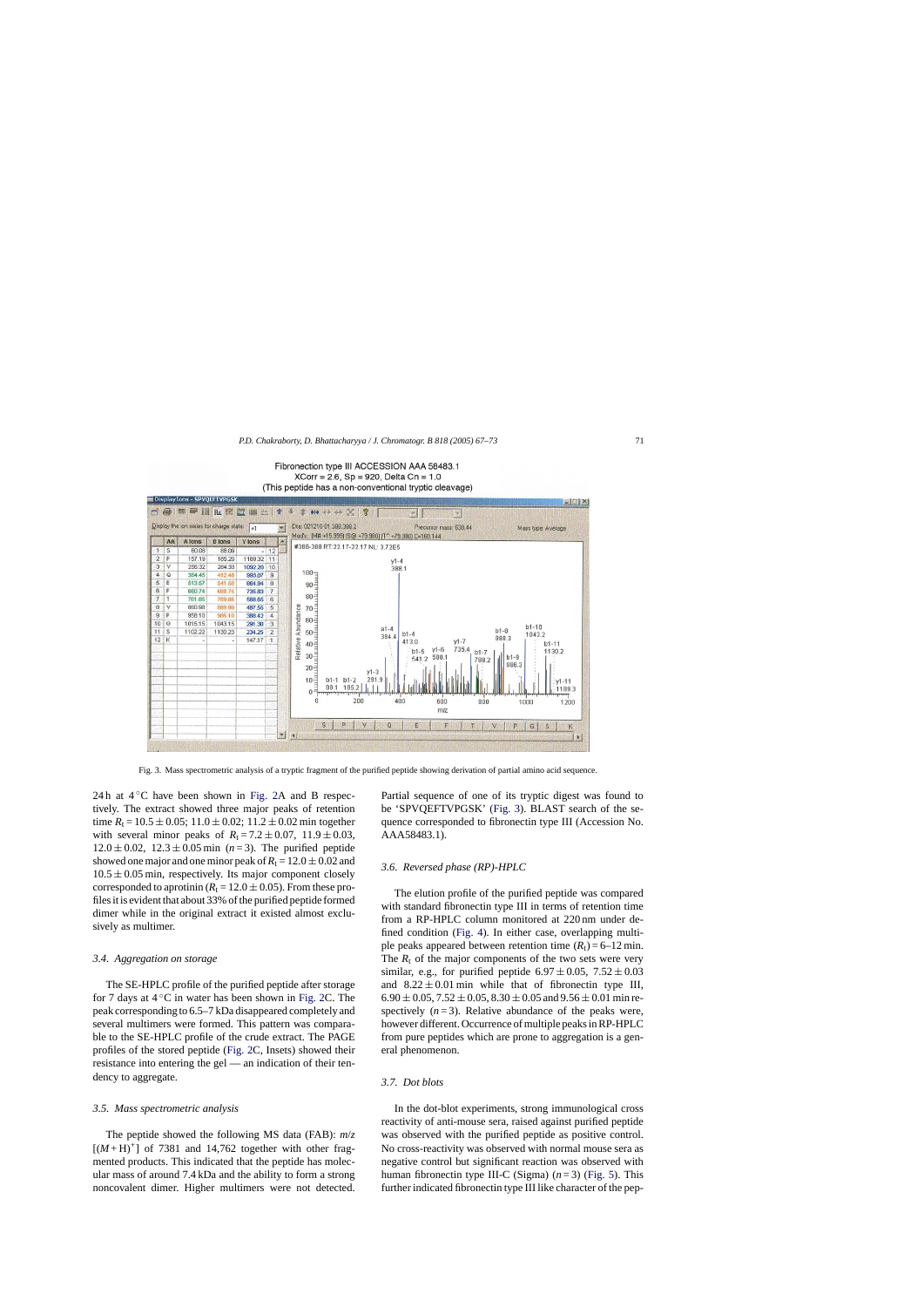<span id="page-5-0"></span>

Fig. 4. Reversed phase HPLC profile of: (A) purified peptide and (B) fibronectin type III.



Fig. 5. Immunological cross reactivity between anti-sera of the purified peptide and (A) mouse serum, (B) purified peptide as analyte, and (C) human fibronectin type III-C (Sigma).

tide supporting the previous observations. This protocol is, however, semi quantitative.

# **4. Discussion**

While characterizing the aqueous extract of human placenta used as wound healer, a peptide of 7.4 kDa of high abundance has been purified to apparent homogeneity. Its size and partial amino acid sequence indicated its similarity to human fibronectin type III. The purity of the freshly prepared peptide was demonstrated by SDS–PAGE, PAGE, SE-HPLC and mass spectrometric analysis. The recovery of the peptide was about 20% as a majority of it was co-precipitated during purification. It has tendency to aggregate, which is a general property of peptides. Its immunological cross reactivity with reference fibronectin type III was demonstrated by dot-blot experiment. The presence of fibronectin type III or like peptide in placental extract in high abundance might be significant to understand its mode of action in wound healing.

Fibronectins are adhesive mosaic glycoproteins comprised of three types of homologous repeating modules. These modular units are used as basic building blocks to form domains that develop distinct functions such as establishment and maintenance of normal cell morphology, cell migration, homeostasis and thrombosis, wound healing and oncogenic transformation [\[14\]. T](#page-6-0)hough fibronectin is encoded by single gene, this protein exists in a number of variant isoforms due to alternative splicing and/or posttranslational modifications such as glycosylations and splicing at three general regions of the precursor mRNA; IIICS, ED-A and ED-B [\[15\].](#page-6-0) The plasma fibronectin isoform lacks the alternatively spliced domains, whereas the cellular fibronectin isoform contains the ED-A domain in their protein [\[16\]. F](#page-6-0)ibronectin isoforms containing the domains III-A (ED-A), III-B (ED-B) and III-V (II-ICS) are expressed to a higher degree in transformed human cells and in tumor tissues than in their normal counterparts [\[17,18\]. E](#page-6-0)specially, fibronectin containing the III-B sequence is detectable almost exclusively in healing wounds, in fetal tissues and in tumor tissues[\[19,20\]. T](#page-6-0)he fibronectin isoforms, synthesized by tumors and fetal tissue including placenta, are called oncofetal fibronectin.

In human placenta, fibronectin molecule is detectable in various sites such as amnion, basal plate, chorionic plate, decidua, placental fibrinoid, umbilical cord and villi. These molecules especially oncofetal isoforms play roles in the differentiation of trophoblast cells. It has been reported that human amnion epithelial cells secrete cellular (III-A domain containing) and oncofetal (III-B containing) fibronectin isoforms that are assembled in the extracellular matrix [\[21\].](#page-6-0) Fibronectins in the amniotic basal lamina, particularly oncofetal isoform, is a part of healing process in this tissue due to the rapidly growing fetus causing partly shears in the amnion [\[22\].](#page-6-0)

Type III module contains the Arg-Gly-Asp (RGD) sequence that binds with other integrins and heparin resulting in cell adhesion [\[23\]. T](#page-6-0)rophouteronectin, one of the oncofetal isoform of fibronectin, mediates attachment of the placenta to the uterus [\[24\].](#page-6-0) The importance of fibronectin in cell migration events during embryogenesis is well known [\[25\].](#page-6-0) It has also been reported that the oncofetal fibronectin is involved in endothelial cell proliferation, developing tissue and wound healing more efficiently than normal fibronectin. The integrin binding RDG sequence present in type III module is critical in integrin-extracellular matrix signaling. Interaction of cell's fibronectin receptors, a member of integrin family, with fibronectin results in adhesion and spreading of cells [\[26\].](#page-6-0) These events collectively favor wound repairing and is likely to be supported by the extract analyzed.